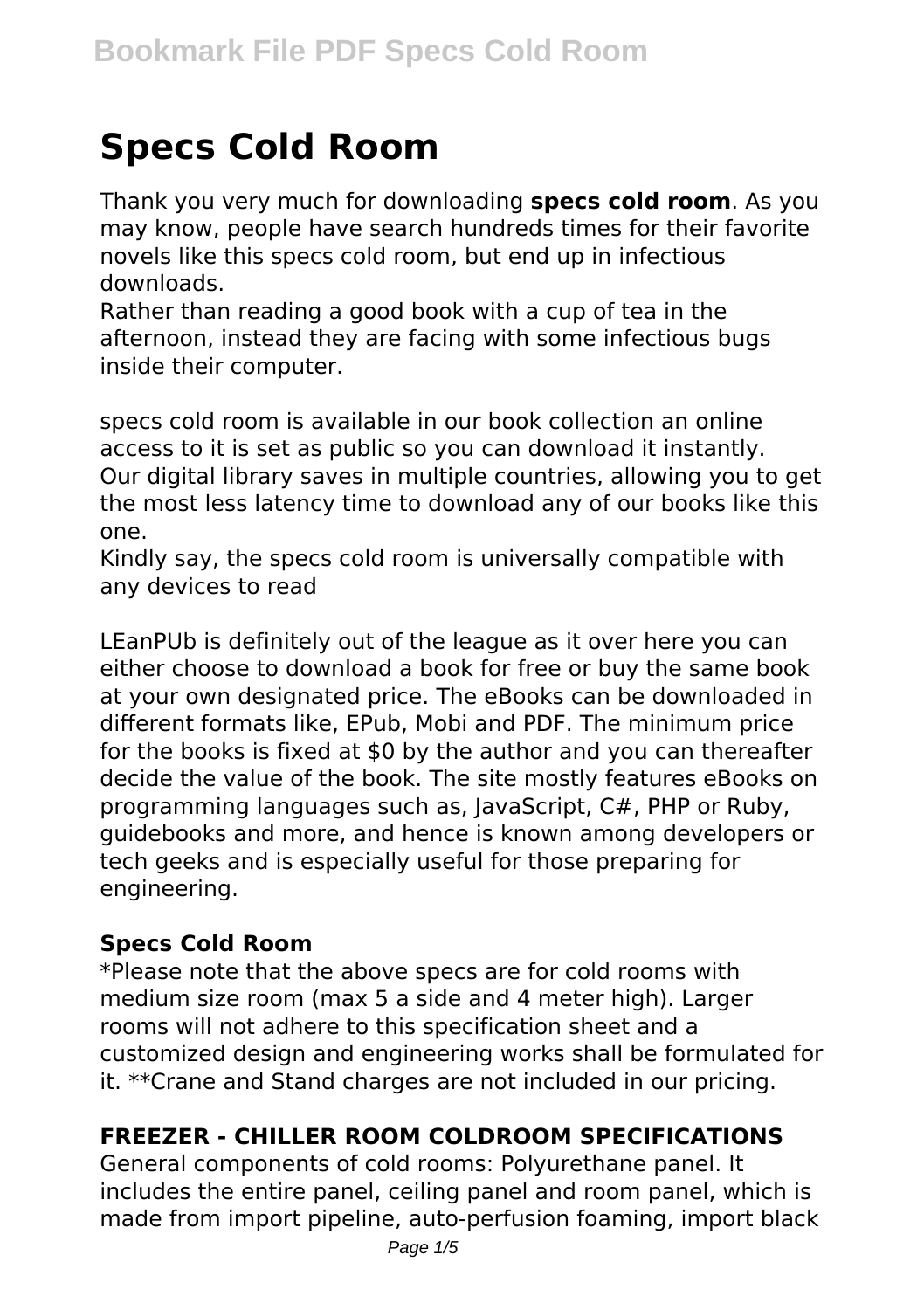material, double-side pressed colored steel panel with protective coating and the thickness is generally 100 mm, 120 mm and 150 mm.

# **Brief Overview of Cold Room Components and Parts**

Combi cold rooms: These cold rooms have a separate internal temperature zones. One of the temperature zones is a chiller with a range of 2 C to 12 C. the other temperature zone is a freezer with the temperature range down to -22 C. the first zone is mostly the chiller zone so that the door of the cold rooms opens in to a warmer room.

#### **Commercial Cold Room and Their Different Types | Koolmax**

Download Technical datasheets and 3 part specifications for Cold Storage Rooms with SmartBuilding Index, the resource construction industry professionals rely on to help with critical decision-making (CSI MasferFormat Division 13 21 26)

### **Cold Storage Rooms Technical Specifications**

Our innovative, high quality and intelligent controlled cool room solutions have the characteristics of integrated design, modular installation, energy saving, easy maintenance and long life span. Every OnlyKem Brand cold room is manufactured and designed to optimize your intended uses. Our typical cool room temperature ranges from -5°C to 10°C.

#### **Cold Room - Freezer Room, Unit Cooler, Condensing Unit, PU ...**

Cold Room are available in standard models and for other sizes & for specific temp. requirement, Cold Room/Freezing Room are available in Temp. Range -4° C to 18° C. But standard model are available with 2° C to 4° C temp conditions. The AIRTECH Puf Cold Room Chamber using Puf of high density in GI Sheet duly painted.

#### **Cold Rooms, Cold Storage Chambers Manufacturers & Blast ...**

Freezer room (also called blast freezer, shock freezer) is a kind of cold room with lower storage temperature from -40°C to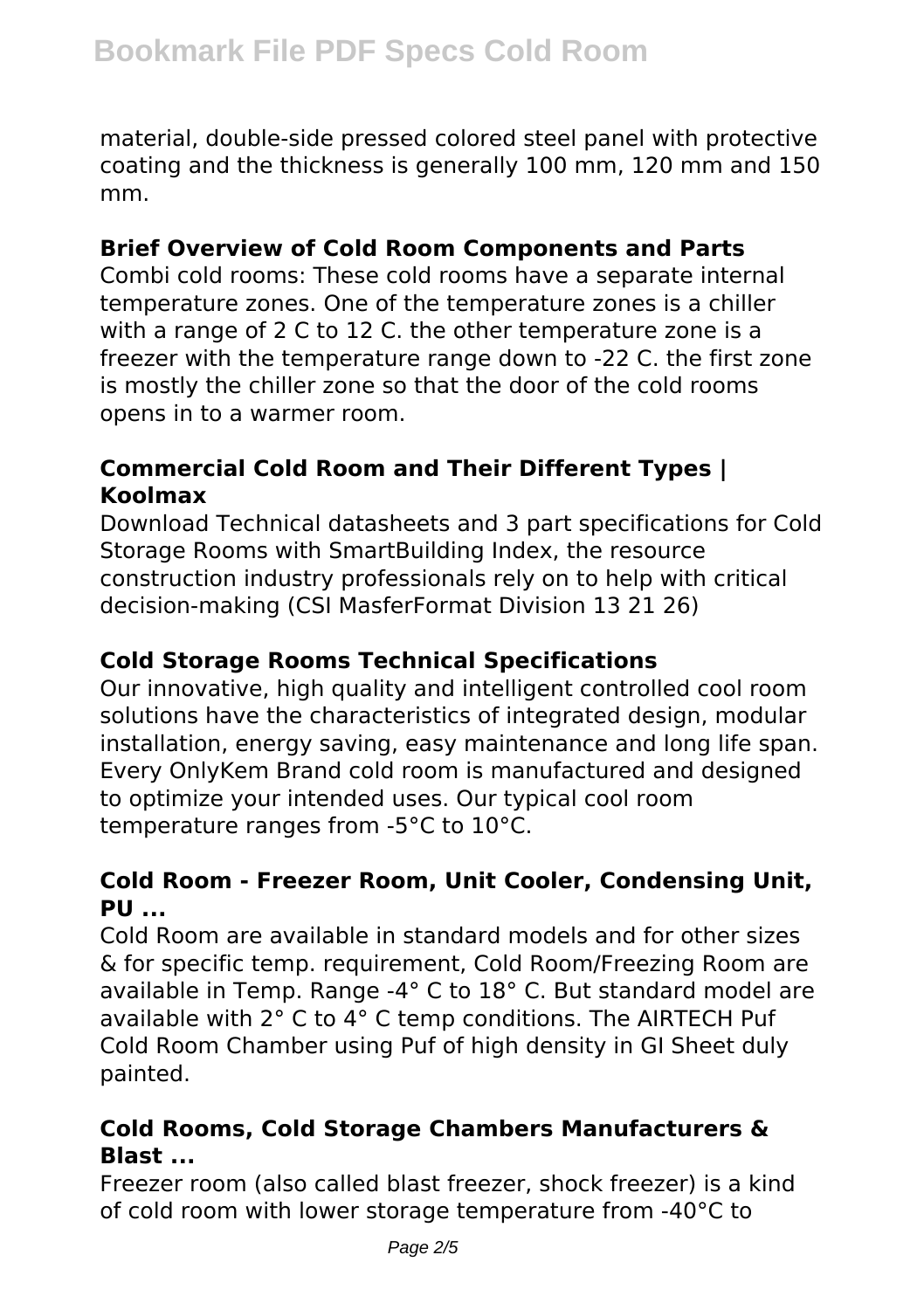-10°C, it is equipped with more thicker doors, PU panels and more powerful condensing units than cool room. Freezer room addresses cold storage concerns of storing material reliably at consistently low temperature and fast cooling speed, so it can keep such stored ...

#### **Freezer room - Cold Room, Cold Room Door, Air Cooled ...**

How to build a cold room in basement Cold storage room building guide : Framing a cold storage room: Serge Harvey helped me to set up the structure of the cold room. Using 2" X 4" X 8' studs. Screwing lumbers of the walls on the ground with concrete screws. Dimension of the cold room: 6' X 10' Cold room plan (forthcoming).

#### **Cold Storage Room Design Ideas - Build Positive Cold Room ...**

One room will be cool and dry with a temperature range between 50-60 F and 60-70% relative humidity. The other room will be cold and damp with a range of 36-40 F and 85-95% relative humidity. The dimensions of the large room were calculated to be 35ft x 25ft and the small room is 21ft x 17ft. Each room is 8 ft tall.

#### **Design of a Small-Scale, Low-Cost Cold Storage System**

panels are often the full height of the cold store, between 1 and 1.2 m wide and generally in excess of 50mm thick. 3.2.2 Connecting brackets, bolts, clips and other forms of fixing are used to connect the insulating

#### **GENERAL SPECIFICATION FOR THE DESIGN AND CONSTRUCTION OF ...**

Cold rooms is designed to pull down  $35$ Kg product per m<sup>3</sup> entering @ 20°C down to 2°C in 24hours. FREEZER ROOM PRODUCT LOAD. Freezer rooms is designed for holding only, 35Kg product per m<sup>3</sup> entering  $\omega$  -18°C will be kept  $\omega$  -18°C.

#### **Standard Cold and Freezer room prices - centigrade**

Remember if your cold room is in direct sunlight you'll need to account for the suns energy also. Product load – Product exchange. Next we will calculate the cooling load from the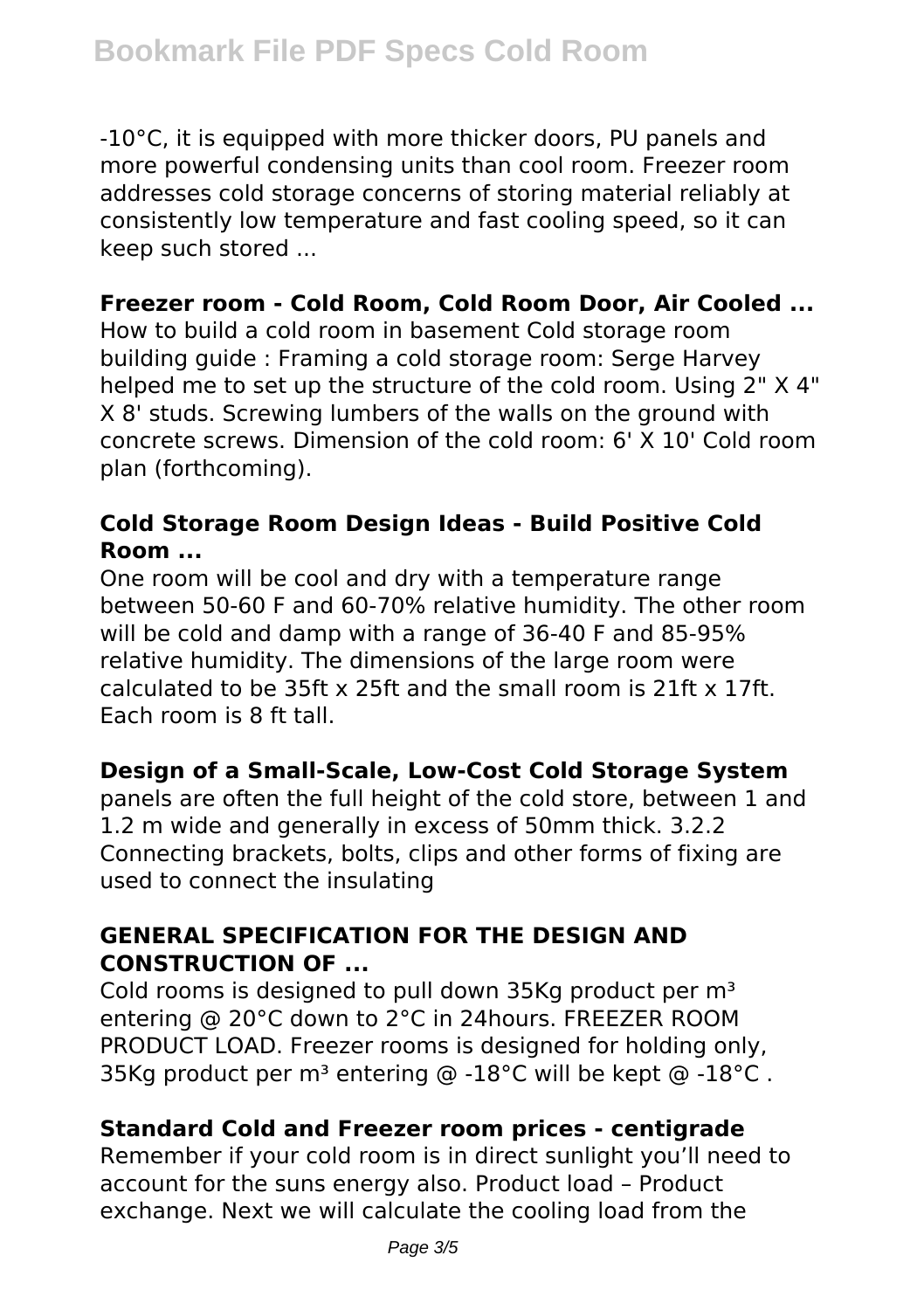product exchange, that being the heat brought into the cold room from new products which are at a higher temperature.

#### **Cooling Load Calculation - Cold Room - The Engineering Mindset**

From single cold storage rooms for restaurants and retail outlets through to large scale facilities for supermarkets, liquor stores, cold logistics and more, we're your team. Our Cool Room Panels. Our Therm-Loc EPS-FR Panels are ideally suited for all cool room and cold storage applications. They're a light weight, costeffective thermal panel.

#### **Cool Room Design and Build | Thermal Panel Solutions**

Cold room designs for fruit: - Wall & Roof: 100 mm PU panel, two sides Baosteel color plate. - Floor: XPS panel + PE film + SBS film. - Door: 1.3 (W)x2 (H) meter, STUV hinge. - Refrigeration unit: Original new 5 HP Bitzer compressor + condenser + evaporator. - 3.

#### **Cool Room Designs For Fruit\_Guangzhou CRYO Systems ...**

Both two kinds of cold room panels are once foaming forming. And both two kinds of cold room panels also have excellent insulating performance: heat insulation, sound insulation, and waterproof performance. Both two kinds of cold room panels heat conductivity coefficient are very low, PIR 0.018 W/(m·K) and PU 0.021 W/(m·K).

#### **Cold Room Panel, Cold Storage Panel PU Sandwich panel PIR ...**

COLD ROOMS – Panels 75mm thick. Temperature <-0 degrees. 1800 x 1800 x 2400 – R31,600 excl vat. 2400 x 2400 x 2400 – R35,195 excl vat. 3000 x 3000 x 2400 – R40,500 excl vat. FREEZER ROOMS – Panels 120mm thick – Temperature <-18 degrees. 1800 x 1800 x 2400 – R37,495 excl vat. 2400 x 2400 x 2400 – R44,275 excl vat.

# **Cold Rooms and Freezer Rooms - Catering Equipment For Sale**

Cold rooms are common and widely used even outside